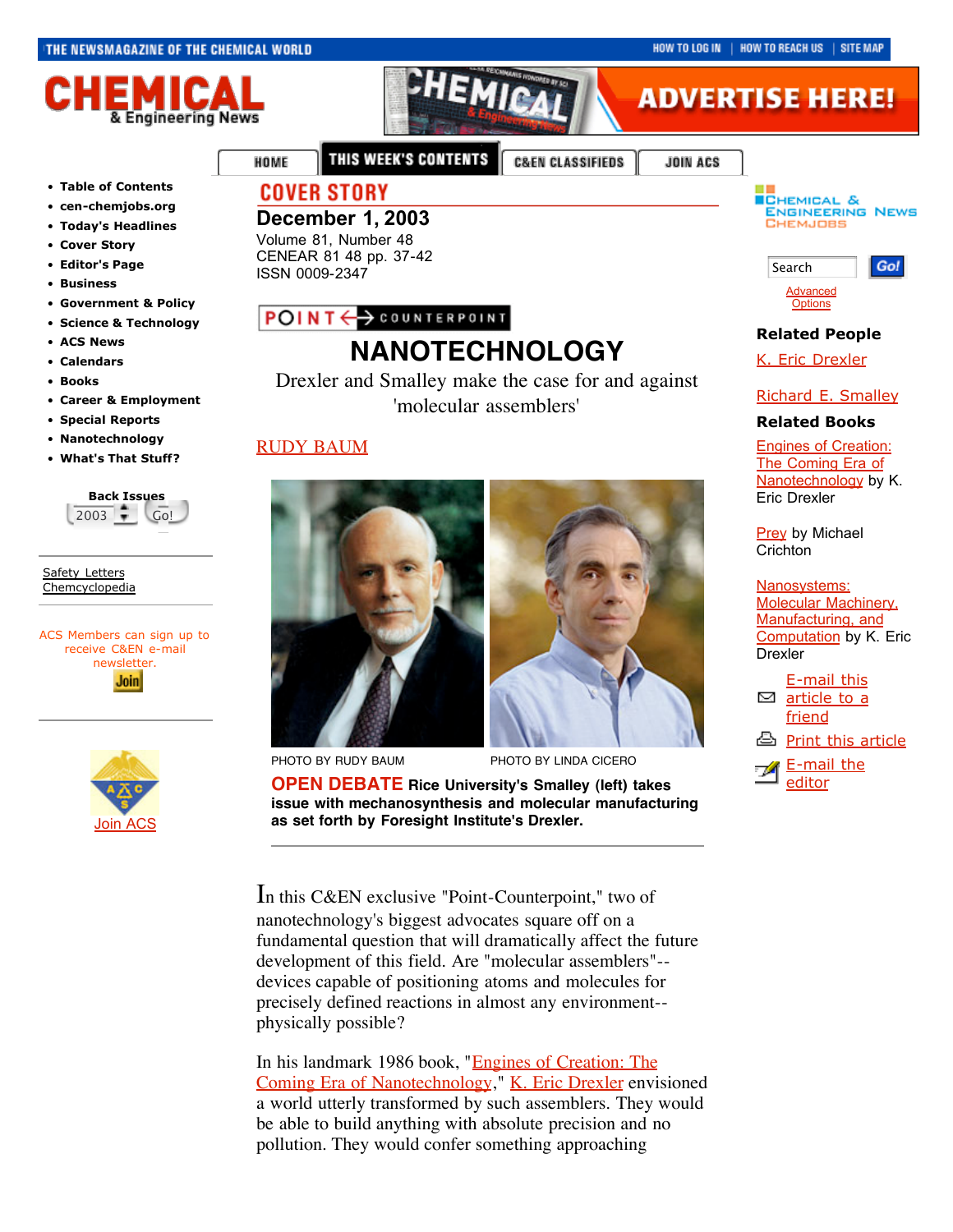immortality. They would enable the colonization of the solar system.

Drexler, who was then a research affiliate with Massachusetts Institute of Technology's Artificial Intelligence Laboratory, also explored in "Engines of Creation" the potentially devastating negative consequences of such a technology. "Replicating assemblers and thinking machines pose basic threats to people and to life on Earth," he wrote in a chapter titled "Engines of Destruction." Because Drexler sees the development of molecular assemblers and nanotechnology as inevitable, he urged society to thoroughly examine the implications of the technology and develop mechanisms to ensure its benevolent application.

Drexler received a Ph.D. in molecular nanotechnology from MIT in 1991. He is the chairman of the board of directors of Foresight Institute, Palo Alto, Calif., which he cofounded, an organization dedicated to helping "prepare society for anticipated advanced technologies."

Richard E. Smalley, University Professor and professor of chemistry, physics, and astronomy at Rice University, Houston, won the 1996 Nobel Prize in Chemistry for the discovery of fullerenes. Much of Smalley's current research focuses on the chemistry, physics, and potential applications of carbon nanotubes. For the past decade, he has been a leading proponent of a coordinated national research effort in nanoscale science and technology.

Like Drexler, Smalley believes the potential of nanotechnology to benefit humanity is almost limitless. But Smalley has a dramatically different conception of nanotechnology from Drexler, one that doesn't include the concept of molecular assemblers. Smalley does not think molecular assemblers as envisioned by Drexler are physically possible. In lectures and in a September 2001 article in *Scientific American*, Smalley outlined his scientific objections to the idea of molecular assemblers, specifically what he called the "fat fingers problem" and the "sticky fingers problem."

Smalley's objections to molecular assemblers go beyond the scientific. He believes that speculation about the potential dangers of nanotechnology threatens public support for it. Notions about the darker side of nanotechnology have rapidly entered the public consciousness. Two notable examples were an April 2000 essay in *Wired* magazine titled "Why the Future Doesn't Need Us" by Sun Microsystems cofounder and chief scientist Bill Joy and the 2002 novel "Prey" by Michael Crichton.

This C&EN "Point-Counterpoint" had its genesis in an open letter from Drexler to Smalley posted earlier this year on Foresight Institute's website. That open letter, which challenges Smalley to clarify his "fat fingers" and "sticky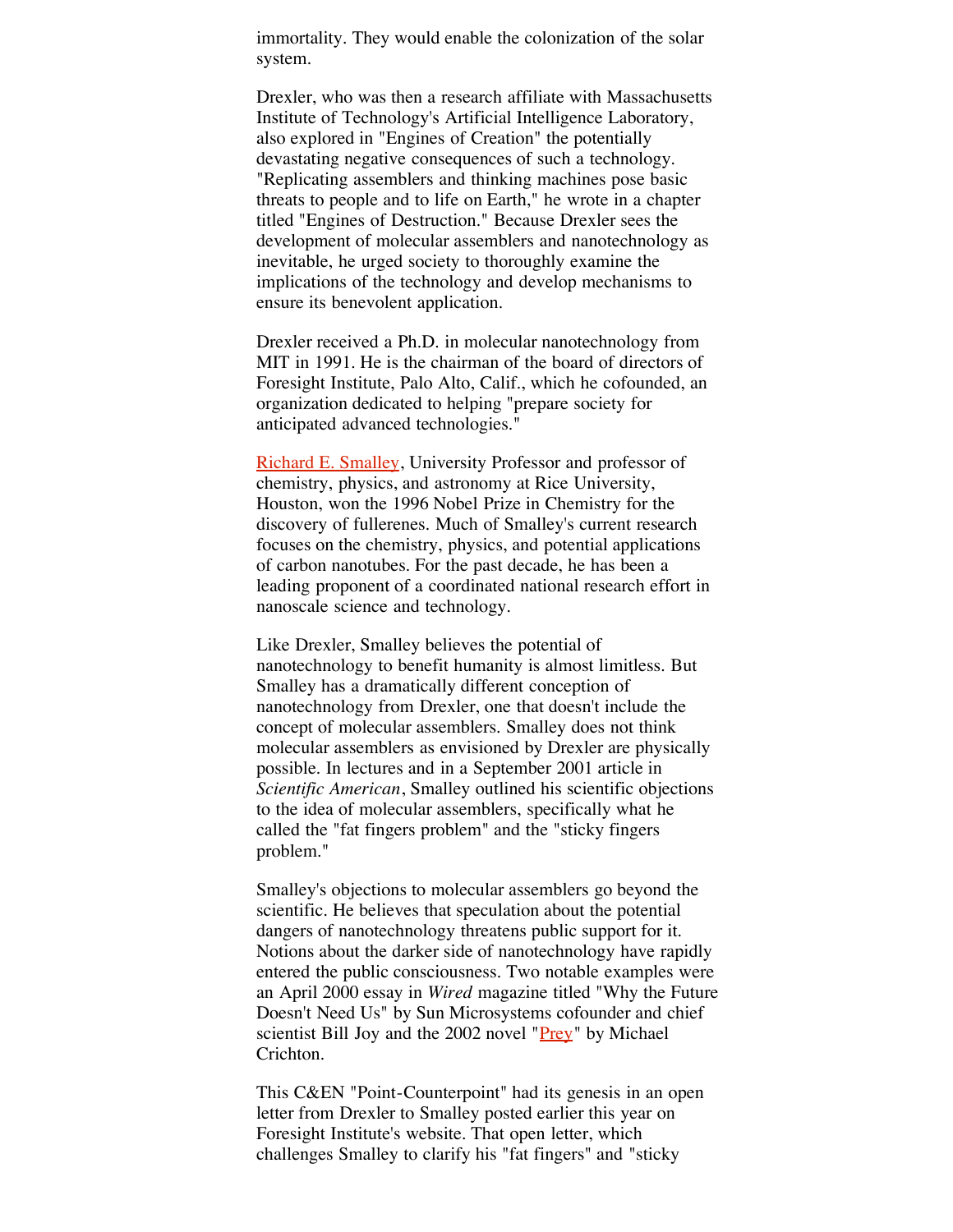fingers" arguments, opens the "Point-Counterpoint." In three subsequent letters, Smalley responds to the open letter, Drexler counters, and Smalley concludes the exchange. C&EN News Editor William G. Schulz coordinated this feature.



**MECHANOSYNTHETIC REACTIONS As conceived by Drexler, to deposit carbon, a device moves a vinylidenecarbene along a barrier-free path to insert into the strained alkene, twists 90º to break a pi bond, and then pulls to cleave the remaining sigma bond.** COURTESY OF K. ERIC DREXLER

# **DREXLER OPEN LETTER**

# Prof. Smalley:

I have written this open letter to correct your public misrepresentation of my work.

As you know, I introduced the term "nanotechnology" in the mid-1980s to describe advanced capabilities based on molecular assemblers: proposed devices able to guide chemical reactions by positioning reactive molecules with atomic precision. Since



**Drexler** PHOTO BY LINDA CICERO

"nanotechnology" is now used to label diverse current activities, I have attempted to minimize confusion by relabeling the longer term goal "molecular manufacturing." The consequences of molecular manufacturing are widely understood to be enormous, posing opportunities and dangers of first-rank importance to the long-term security of the U.S. and the world. Theoretical studies of its implementation and capabilities are therefore of more than academic interest and are akin to pre-*Sputnik* studies of spaceflight or to pre-Manhattan Project calculations regarding nuclear chain reactions.

You have attempted to dismiss my work in this field by misrepresenting it. From what I hear of a press conference at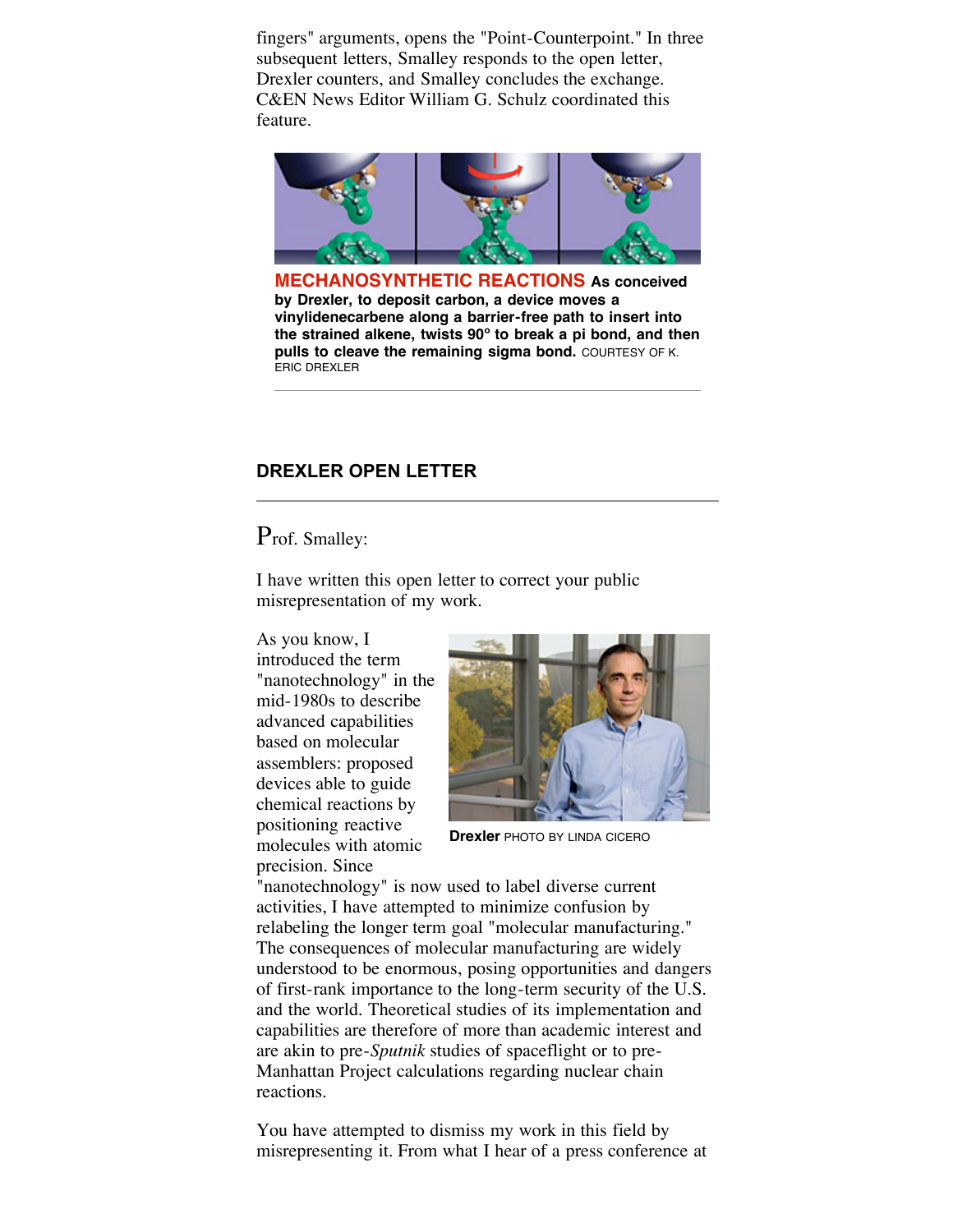the recent National Nanotechnology Initiative (NNI) conference, you continue to do so. In particular, you have described molecular assemblers as having multiple "fingers" that manipulate individual atoms and suffer from so-called fat finger and sticky finger problems, and you have dismissed their feasibility on this basis. I find this puzzling because, like enzymes and ribosomes, proposed assemblers neither have nor need these "Smalley fingers." The task of positioning reactive molecules simply doesn't require them.

I have a 20 year history of technical publications in this area and consistently describe systems quite unlike the straw man you attack [*Annu. Rev. Biophys. Biomol. Struct.*, **23**, 337 (1994); *Phil. Trans. R. Soc. London A*, **353**, 323 (1995)]. My proposal is, and always has been [*Proc. Natl. Acad. Sci. USA*, **78**, 5275 (1981)] to guide the chemical synthesis of complex structures by mechanically positioning reactive molecules, not by manipulating individual atoms. This proposal has been defended successfully again and again, in journal articles, in my MIT doctoral thesis [the basis of "Nanosystems: Molecular Machinery, Manufacturing, and Computation," John Wiley & Sons (1992)]. And before scientific audiences around the world. It rests on well-established physical principles.

The impossibility of Smalley fingers has raised no concern in the research community because these fingers solve no problems and thus appear in no proposals. Your reliance on this straw-man attack might lead a thoughtful observer to suspect that no one has identified a valid criticism of my work. For this I should, perhaps, thank you.

You apparently fear that my warnings of long-term dangers will hinder funding of current research, stating: "We should not let this fuzzy-minded nightmare dream scare us away from nanotechnology. ... NNI should go forward." However, I have from the beginning argued that the potential for abuse of advanced nanotechnologies makes vigorous research by the U.S. and its allies imperative. Many have found these arguments persuasive. In an open discussion, I believe they will prevail. In contrast, your attempt to calm the public through false claims of impossibility will inevitably fail, placing your colleagues at risk of a destructive backlash.

Your misdirected arguments have needlessly confused public discussion of genuine long-term security concerns. If you value the accuracy of information used in decisions of importance to national and global security, I urge you to seek some way to help set the record straight. Endorsing calls for an independent scientific review of molecular manufacturing concepts would be constructive.

A scientist whose research I respect has observed that "when a scientist says something is possible, they're probably underestimating how long it will take. But if they say it's impossible, they're probably wrong." The scientist quoted is,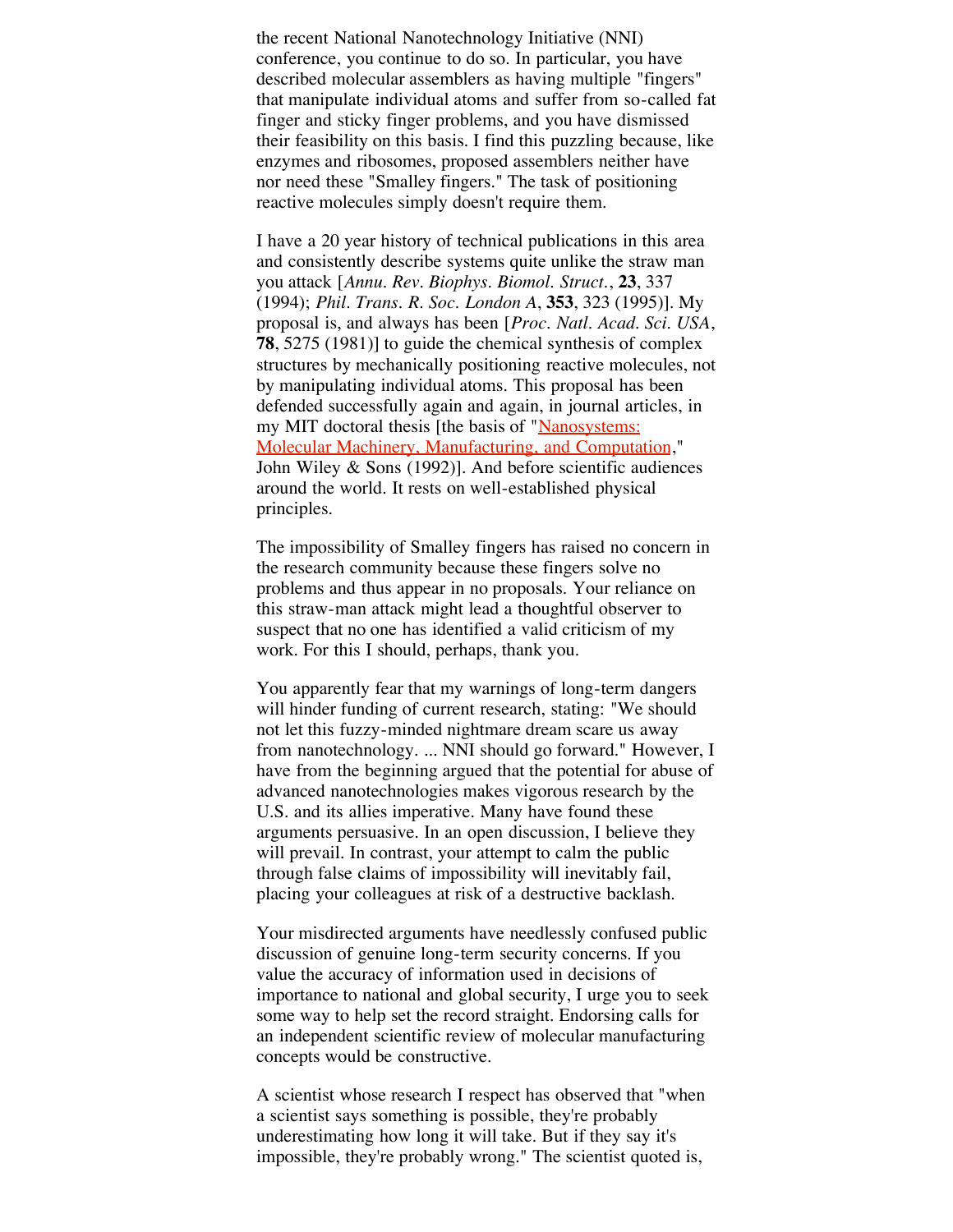of course, Richard Smalley.

K. Eric Drexler Chairman, Foresight Institute

## **SMALLEY RESPONDS**

# Dear Eric,

I apologize if I have offended or misrepresented you in my 2001 article in *Scientific American*. That was not my intention. I was fascinated by your book "Engines of Creation" when I first read it in 1991. Reading it was the trigger event that started my own journey in nanotechnology, and I believe the Foresight Institute you founded with Christine Peterson has made, and continues to make, very positive contributions to the advancement of technology on the nanometer scale. You have my respect and thanks.



**Smalley** PHOTO BY RUDY BAUM

I am gratified that you appear to agree that the precision picking and placing of individual atoms through the use of "Smalley fingers" is an impossibility. If in fact you do agree with this statement, that is progress. In the infinity of all conceivable ideas for self-assemblers, we agree that at least this computer-controlled "Smalley finger" type of assembler tool will never work.

I hope you will further agree that the same argument I used

to show the infeasibility of tiny fingers placing one atom at a time applies also to placing larger, more complex building blocks. Since each incoming "reactive molecule" building block has multiple atoms to control during the reaction, even more fingers will be needed to make sure they do not go astray. Computer-controlled fingers will be too fat and too sticky to permit the requisite control. Fingers just can't do chemistry with the necessary finesse. Do you agree?

So if the assembler doesn't use fingers, what does it use? In your letter you write that the assembler will use something "like enzymes and ribosomes." Fine, then I agree that at least now it can do precise chemistry.

But where does the enzyme or ribosome entity come from in your vision of a self-replicating nanobot? Is there a living cell somewhere inside the nanobot that churns these out? There then must be liquid water present somewhere inside, and all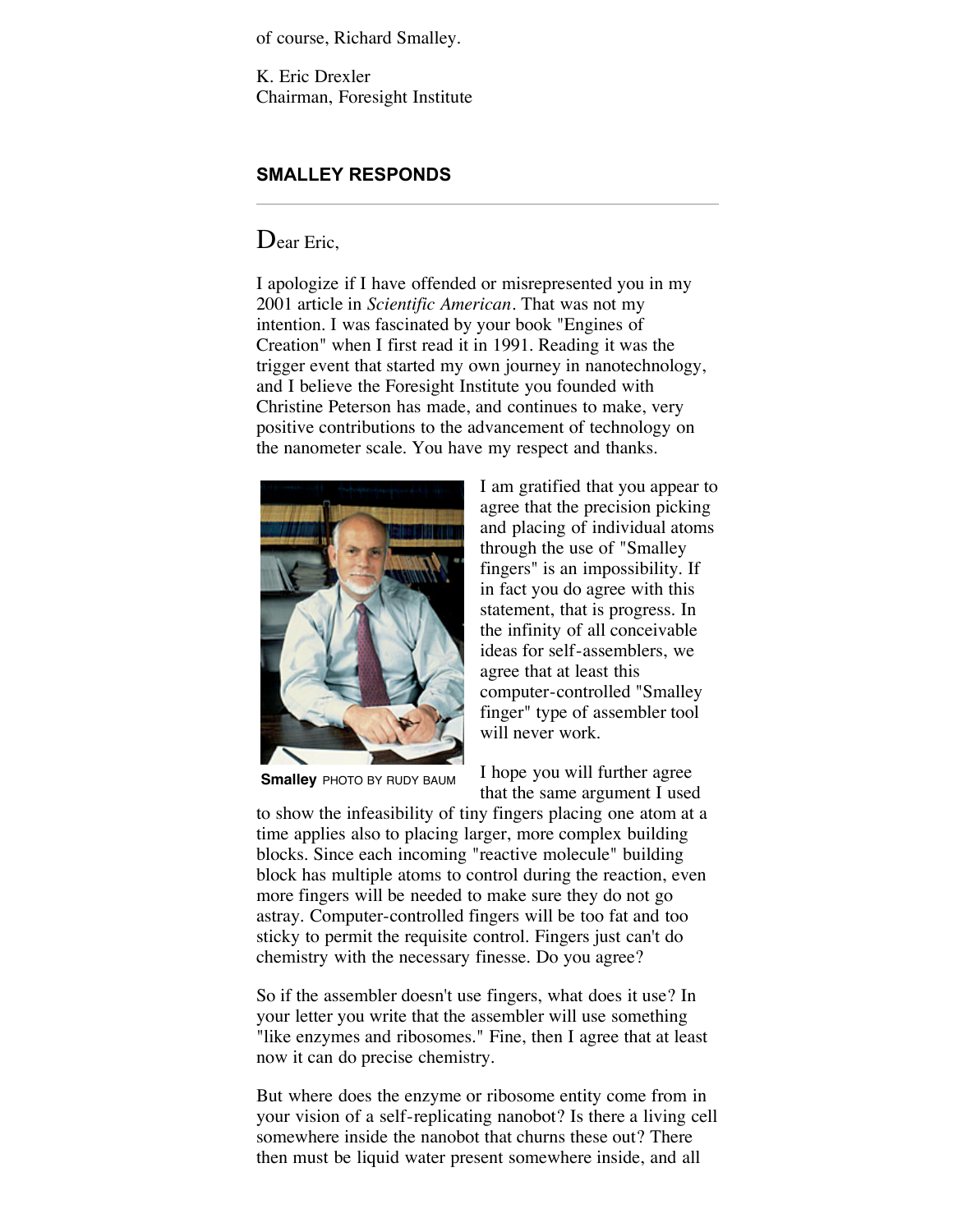the nutrients necessary for life. And now that we're thinking about it, how is it that the nanobot picks just the enzyme molecule it needs out of this cell, and how does it know just how to hold it and make sure it joins with the local region where the assembly is being done, in just the right fashion? How does the nanobot know when the enzyme is damaged and needs to be replaced? How does the nanobot do error detection and error correction?

And what kind of chemistry can it do? Enzymes and ribosomes can only work in water, and therefore cannot build anything that is chemically unstable in water. Biology is wonderous in the vast diversity of what it can build, but it can't make a crystal of silicon, or steel, or copper, or aluminum, or titanium, or virtually any of the key materials on which modern technology is built. Without such materials, how is this self-replicating nanobot ever going to make a radio, or a laser, or an ultrafast memory, or virtually any other key component of modern technological society that isn't made of rock, wood, flesh, and bone?

I can only guess that you imagine it is possible to make a molecular entity that has the superb, selective chemicalconstruction ability of an enzyme without the necessity of liquid water. If so, it would be helpful to all of us who take the nanobot assembler idea of "Engines of Creation" seriously if you would tell us more about this nonaqueous enzymelike chemistry. What liquid medium will you use? How are you going to replace the loss of the hydrophobic/hydrophilic, ionsolvating, hydrogen-bonding genius of water in orchestrating precise three-dimensional structures and membranes? Or do you really think it is possible to do enzymelike chemistry of arbitrary complexity with only dry surfaces and a vacuum?

The central problem I see with the nanobot self-assembler then is primarily chemistry. If the nanobot is restricted to be a water-based life-form, since this is the only way its molecular assembly tools will work, then there is a long list of vulnerabilities and limitations to what it can do. If it is a nonwater-based life-form, then there is a vast area of chemistry that has eluded us for centuries.

Please tell us about this new chemistry.

With best wishes,

Rick Smalley

### **DREXLER COUNTERS**

Dear Prof. Smalley,

I'm glad you found my early work stimulating, and applaud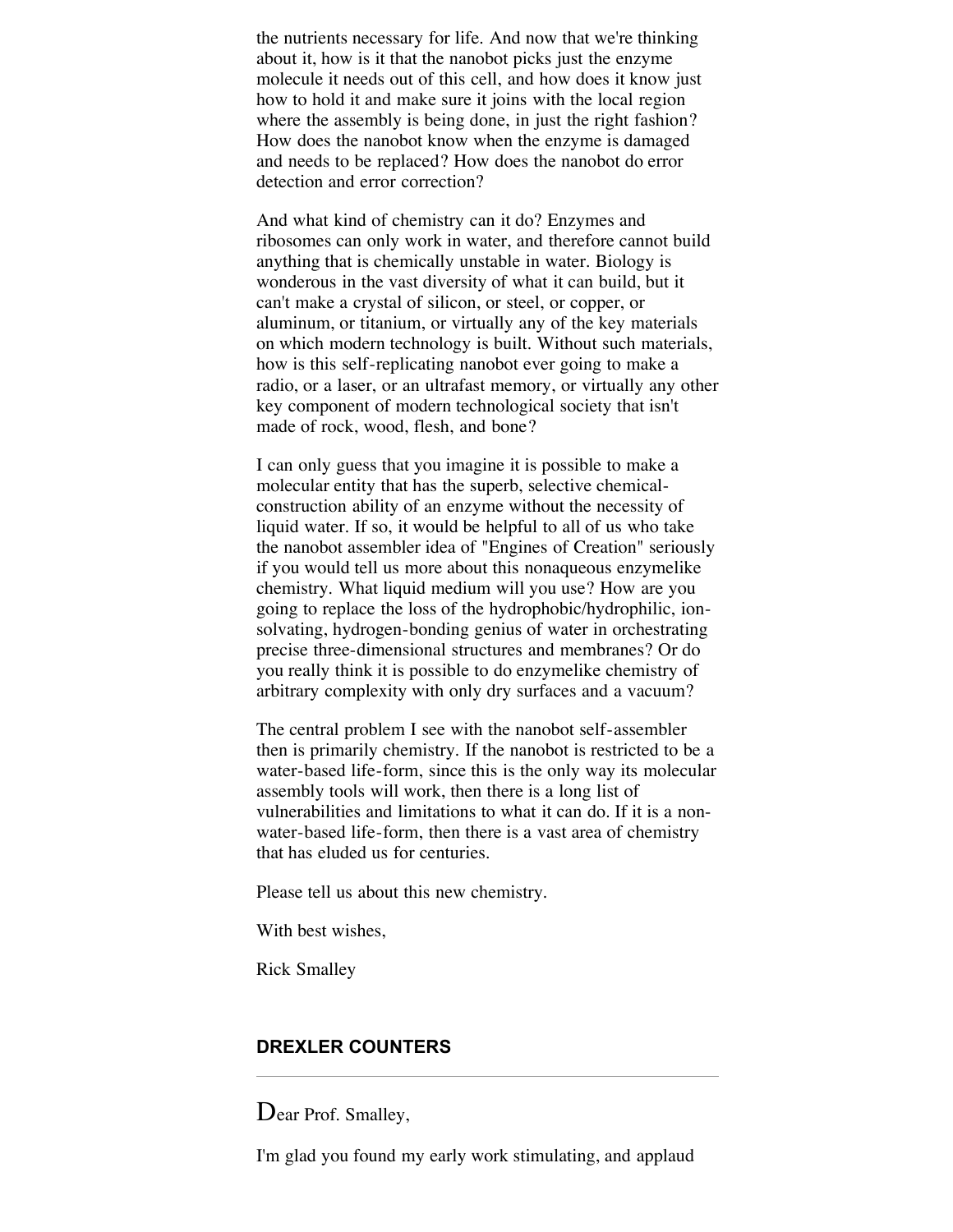your goal of debunking nonsense in nanotechnology. I hope that our exchange will result in broader discussion within the community, and in better understanding of molecular manufacturing as a strategic objective.

In light of the nature of your questions and of misperceptions frequently articulated in the press, I should first sketch the fundamental concepts of molecular manufacturing. These spring from Richard Feynman's famous 1959 talk, "There's Plenty of Room at the Bottom," which envisioned using productive machinery--factories--to build smaller factories, leading ultimately to nanomachines building atomically precise products.

Although inspired by biology (where nanomachines regularly build more nanomachines despite quantum uncertainty and thermal motion), Feynman's vision of nanotechnology is fundamentally mechanical, not biological. Molecular manufacturing concepts follow this lead.

Hence, to visualize how a nanofactory system works, it helps to consider a conventional factory system. The technical questions you raise reach beyond chemistry to systems engineering. Problems of control, transport, error rates, and component failure have answers involving computers, conveyors, noise margins, and failure-tolerant redundancy. These issues are explored in technical depth in my book "Nanosystems: Molecular Machinery, Manufacturing, and Computation" (Wiley/Interscience, 1992), which describes the physical basis for desktop-scale nanofactories able to build atomically precise macroscopic products, including more nanofactories.

These nanofactories contain no enzymes, no living cells, no swarms of roaming, replicating nanobots. Instead, they use computers for digitally precise control, conveyors for parts transport, and positioning devices of assorted sizes to assemble small parts into larger parts, building macroscopic products. The smallest devices position molecular parts to assemble structures through mechanosynthesis--'machinephase' chemistry.

Machine- and solution-phase chemistry share fundamental physical principles, yet differ greatly. In machine-phase chemistry, conveyors and positioners (not solvents and thermal motion) bring reactants together. The resulting positional control (not positional differences in reactivity) enables reliable site-specific reactions. Bound groups adjacent to reactive groups can provide tailored environments that reproduce familiar effects of solvation and catalysis. Positional control itself enables a strong catalytic effect: It can align reactants for repeated collisions in optimal geometries at vibrational (greater than terahertz) frequencies.

Further, positional control naturally avoids most side reactions by preventing unwanted encounters between potential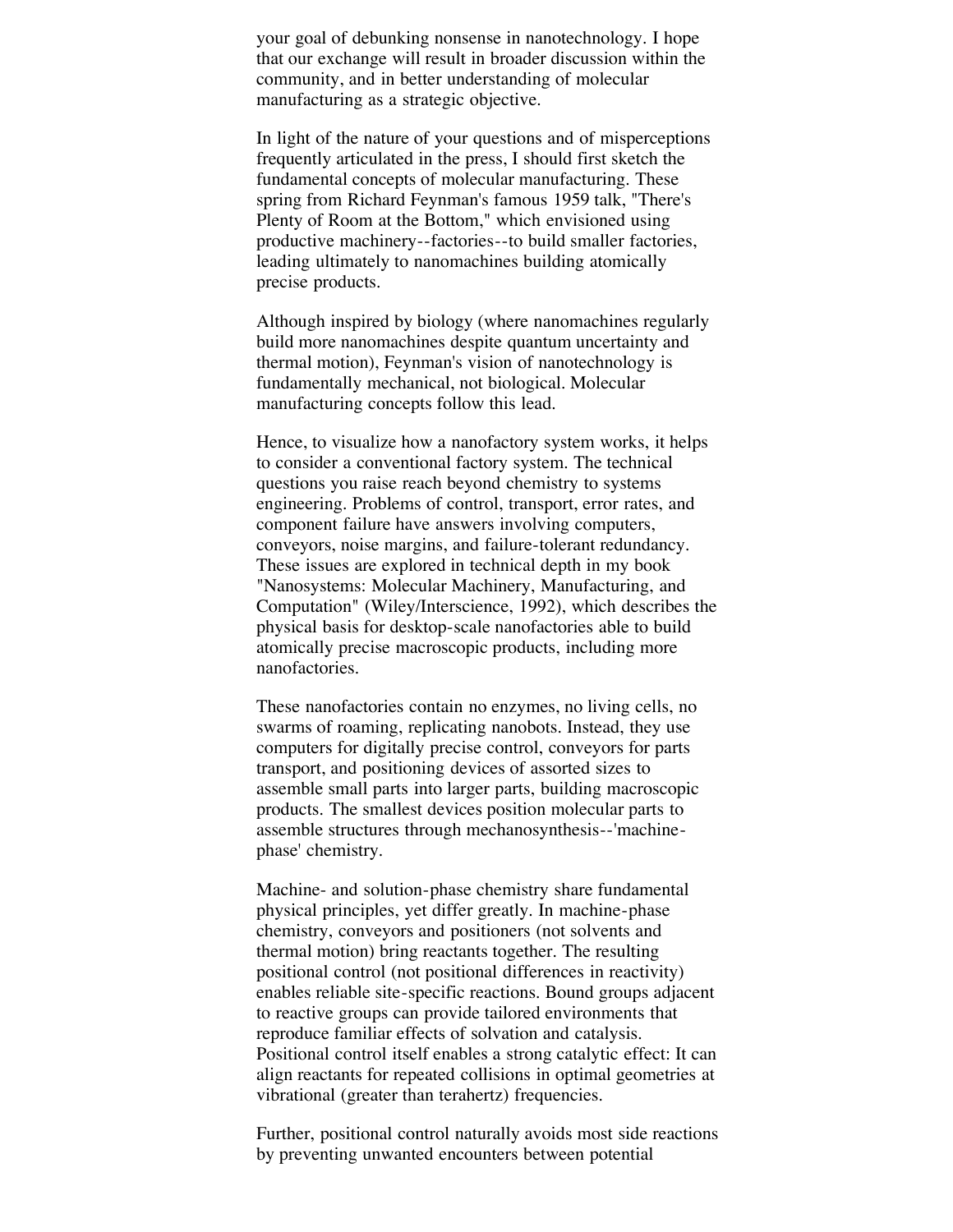reactants. Transition-state theory indicates that, for suitably chosen reactants, positional control will enable synthetic steps at megahertz frequencies with the reliability of digital switching operations in a computer. The supporting analysis for this conclusion appears in "Nanosystems" and has withstood a decade of scientific scrutiny.

It should be clear that chemical reactions (whether machinephase or conventional) need no impossible fingers to control the motion of individual atoms within reactants. As molecules come together and react, their atoms (being "sticky") stay bonded to neighbors, and thus need no separate fingers to hold them. If particular conditions will yield the wrong product, one must either choose different conditions (different positions, reactants, adjacent groups) or choose another synthetic target. Direct positional control of reactants is both achievable and revolutionary; talk of additional, impossible control has been a distraction.

What can be made using mechanosynthesis? Organic and organometallic reactions in solution-phase and chemical vapor deposition systems can, in the hands of skilled chemists, produce a vast diversity of structures. These include all the products of organic synthesis, as well as metals, semiconductors, diamond, and nanotubes. Augmenting such chemistries with positional control of reactants will enable the fabrication of macroscale products containing chemically diverse structures in complex, precise, functional arrangements. Nanofactories based on mechanosynthesis thus will be powerful enablers for a wide range of other nanotechnologies.

Synthetic reactions and molecular machinery of the sort required for nanofactories have parallels in known systems, and have been explored using computational chemistry by Georgia Institute of Technology professor Ralph Merkle and others. The physical realization of nanofactories, however, will require a multistage systems engineering effort. In 1959, Feynman suggested scaling down macroscopic machines. In 2003, the flourishing of nanotechnologies suggests a bottomup strategy: using self-assembly (and perhaps scanning probes) to build solution-phase molecular machines, using these to gain limited positional control of synthesis, and then leveraging this ability to build systems enabling greater control. Thus, multiple areas of current research (in computational chemistry, organic synthesis, protein engineering, supramolecular chemistry, and scanning-probe manipulation of atoms and molecules) constitute progress toward molecular manufacturing.

However, because it is a systems engineering goal, molecular manufacturing cannot be achieved by a collection of uncoordinated science projects. Like any major engineering goal, it will require the design and analysis of desired systems, and a coordinated effort to develop parts that work together as an integrated whole.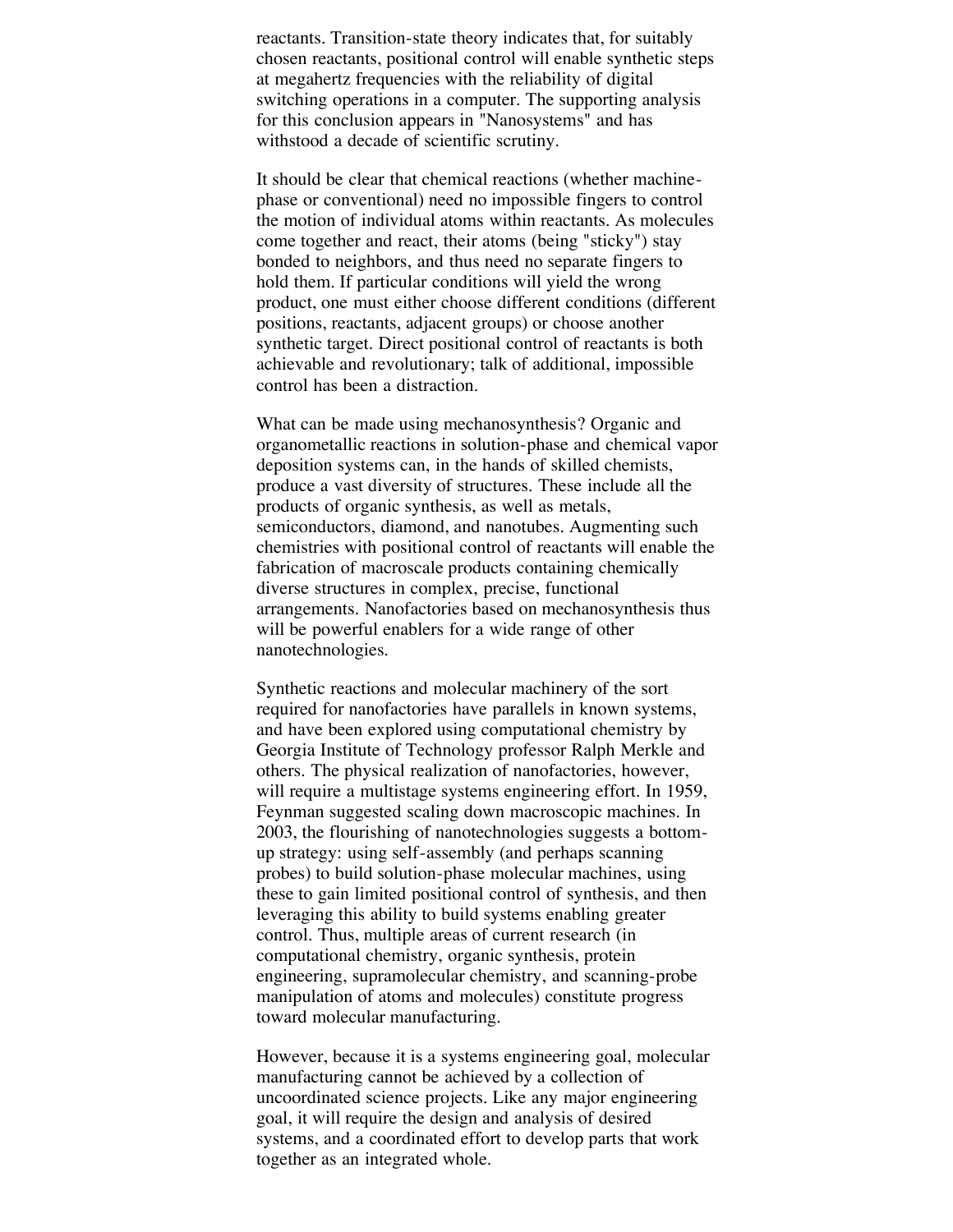Why does this goal matter? Elementary physical principles indicate that molecular manufacturing will be enormously productive. Scaling down moving parts by a factor of a million multiplies their frequency of operation--and in a factory, their productivity per unit mass--by the same factor. Building with atomic precision will dramatically extend the range of potential products and decrease environmental impact as well. The resulting abilities will be so powerful that, in a competitive world, failure to develop molecular manufacturing would be equivalent to unilateral disarmament.

U.S. progress in molecular manufacturing has been impeded by the dangerous illusion that it is infeasible. I hope you will agree that the actual physical principles of molecular manufacturing are sound and quite unlike the various notions, many widespread in the press, that you have correctly rejected. I invite you to join me and others in the call to augment today's nanoscale research with a systems engineering effort aimed at achieving the grand vision articulated by Richard Feynman. In this effort, an independent scientific review of molecular manufacturing concepts will be a necessary and long-overdue first step.

Best wishes,

K. Eric Drexler

### **SMALLEY CONCLUDES**

# Dear Eric,

I see you have now walked out of the room where I had led you to talk about real chemistry, and you are now back in your mechanical world. I am sorry we have ended up like this. For a moment I thought we were making progress.

You still do not appear to understand the impact of my short piece in *Scientific American*. Much like you can't make a boy and a girl fall in love with each other simply by pushing them together, you cannot make precise chemistry occur as desired between two molecular objects with simple mechanical motion along a few degrees of freedom in the assembler-fixed frame of reference. Chemistry, like love, is more subtle than that. You need to guide the reactants down a particular reaction coordinate, and this coordinate treads through a many-dimensional hyperspace.

I agree you will get a reaction when a robot arm pushes the molecules together, but most of the time it won't be the reaction you want. You argue that "if particular conditions will yield the wrong product, one must either choose different conditions (different positions, reactants, adjacent groups) or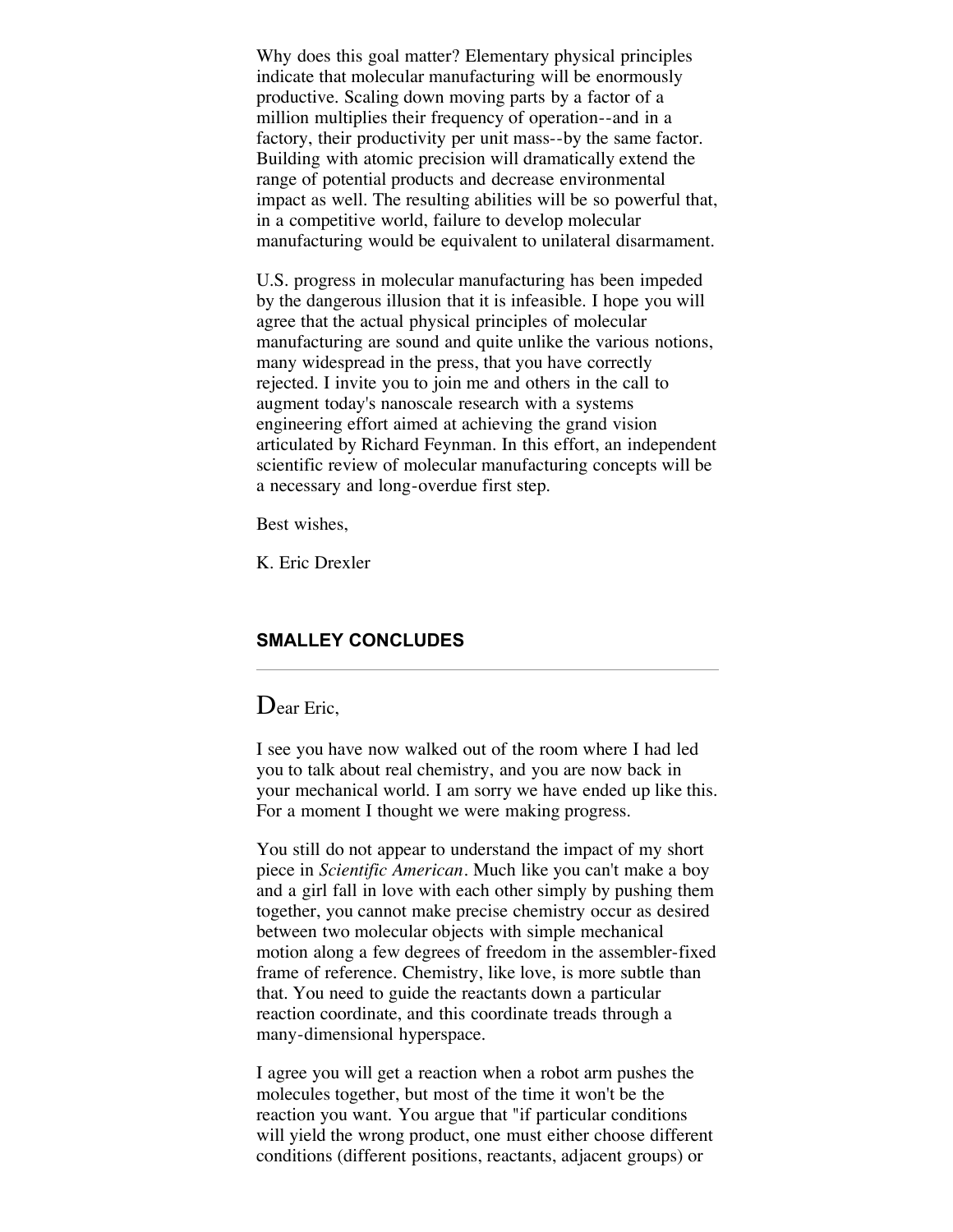choose another synthetic target." But in all of your writings, I have never seen a convincing argument that this list of conditions and synthetic targets that will actually work reliably with mechanosynthesis can be anything but a very, very short list.

Chemistry of the complexity, richness, and precision needed to come anywhere close to making a molecular assembler--let alone a self-replicating assembler--cannot be done simply by mushing two molecular objects together. You need more control. There are too many atoms involved to handle in such a clumsy way. To control these atoms you need some sort of molecular chaperone that can also serve as a catalyst. You need a fairly large group of other atoms arranged in a complex, articulated, three-dimensional way to activate the substrate and bring in the reactant, and massage the two until they react in just the desired way. You need something very much like an enzyme.

In your open letter to me you wrote, "Like enzymes and ribosomes, proposed assemblers neither have nor need these 'Smalley fingers.'" I thought for a while that you really did get it, and you realized that on the end of your robotic assembler arm you need an enzymelike tool. That is why I led you in my reply into a room to talk about real chemistry with real enzymes, trying to get you to realize the limitations of this approach. Any such system will need a liquid medium. For the enzymes we know about, that liquid will have to be water, and the types of things that can be synthesized with water around cannot be much broader than the meat and bone of biology.

But, no, you don't get it. You are still in a pretend world where atoms go where you want because your computer program directs them to go there. You assume there is a way a robotic manipulator arm can do that in a vacuum, and somehow we will work out a way to have this whole thing actually be able to make another copy of itself. I have given you reasons why such an assembler cannot be built, and will not operate, using the principles you suggest. I consider that your failure to provide a working strategy indicates that you implicitly concur--even as you explicitly deny--that the idea cannot work.

A few weeks ago I gave a talk on nanotechnology and energy titled "Be a Scientist, Save the World" to about 700 middle and high school students in the Spring Branch ISD, a large public school system here in the Houston area. Leading up to my visit, the students were asked to write an essay on "Why I Am a Nanogeek." Hundreds responded, and I had the privilege of reading the top 30 essays, picking my favorite five. Of the essays I read, nearly half assumed that selfreplicating nanobots were possible, and most were deeply worried about what would happen in their future as these nanobots spread around the world. I did what I could to allay their fears, but there is no question that many of these